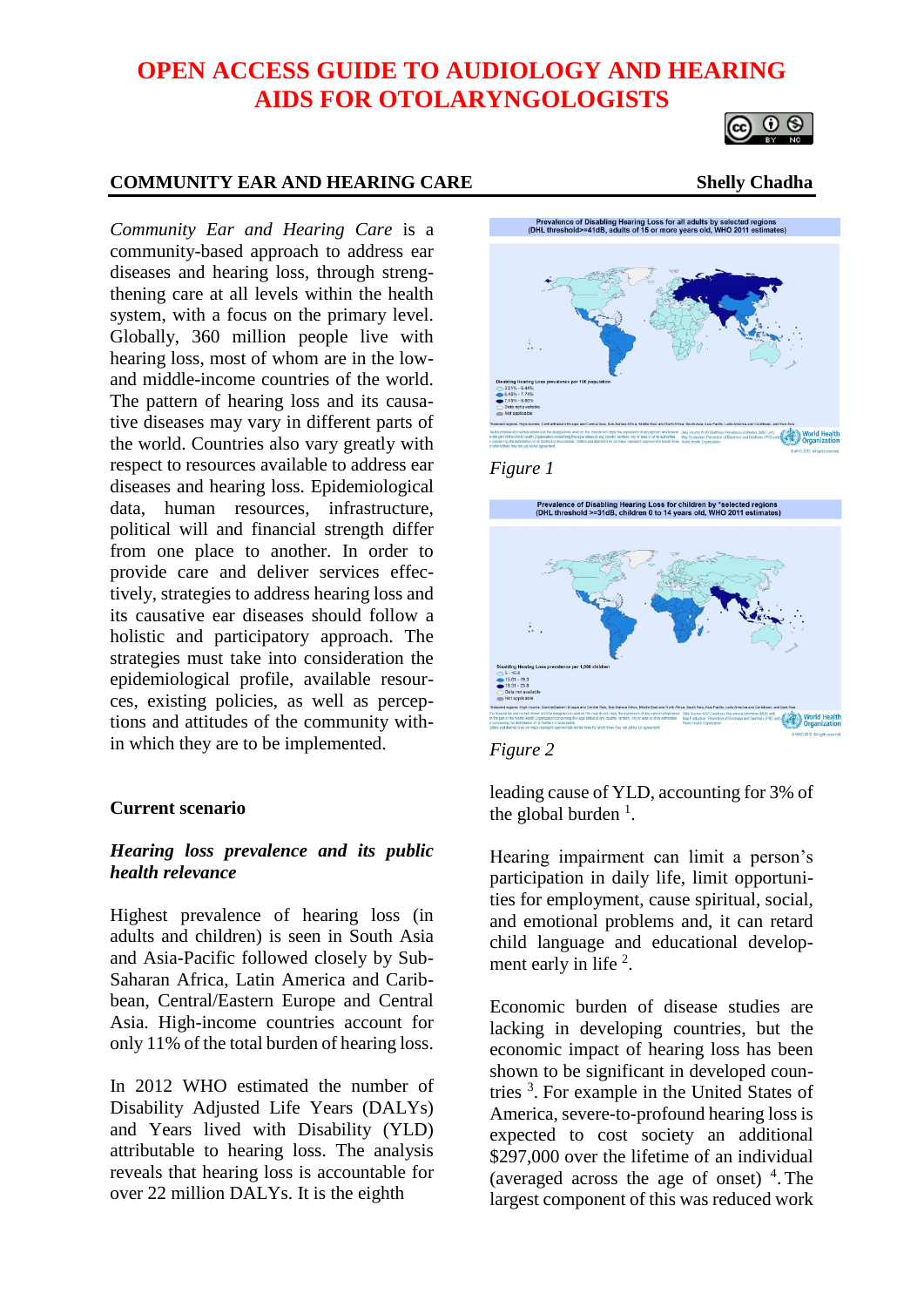productivity (67%). Another analysis performed in Europe, using a "quality of life" approach revealed that hearing impairment of all grades cost Europe 284 billion euros for the year  $2004$ <sup>5</sup>. Given the fact that reduced work productivity and not medical costs account for most of the costs, these results may be relevant for the developing world as well.

## *What needs to be addressed?*

The most common conditions that lead to hearing loss may vary from place to place. Major causes may include:

- *Chronic ear infections:* This is a common concern and prevalence may range from 1 to 46% in different areas. <sup>6</sup> This wide variation is on account of the varied risk factors such as poor living conditions, inadequate antibiotic treatment, frequent upper respiratory infections and poor access to medical care. 6,  $<sup>7</sup>$  Besides hearing loss, the condition is</sup> also relevant due to its morbidity and potential mortality. In a one-year period (1990), it was responsible for as many as  $28,000$  deaths across the world.<sup>8</sup>
- *Otitis media with effusion:* The reported frequency of this condition in literature varies from 0.1% to over 18% in children of school going age group (Rao 2002, Williams 2009).<sup>9, 10</sup> Overall, otitis media is reported to be the commonest reason for an illness-related medical visit and it is estimated that in 1990, a total of 24.5 million clinic visits made in the USA were due to otitis media, imposing an annual burden of \$3-4 billion annually in United States alone  $^{11}$
- *Antenatal and perinatal factors* may lead to as many as 1-5 out of every 1000 children being born with hearing loss (WHO report).<sup>12</sup> These include vaccinepreventable infectious diseases such as

rubella (antenatal), bacterial meningitis, mumps, measles and other infections such as toxoplasmosis and cytomegalovirus infections. Low birth weight due to small for date babies or malnourishment is also a key concern. Perinatal events such as birth asphyxia, hyperbilirubinemia and use of ototoxic medications can lead to prelingual deafness <sup>6</sup>. Genetic aetiology including syndromic and non-syndromic conditions may be responsible for as much as 50% of congenital hearing loss.<sup>14</sup>

- *Noise induced hearing loss* is a widely prevalent but under-reported clinical entity. Occupational noise induced hearing loss is one of the most compensated workplace injuries 7. While workplace exposure has been traditionally recognised as a cause of hearing loss, there is increasing concern about noise exposure in recreational settings. WHO estimates that over a billion persons between 12 to 35 years of age are at risk of developing hearing loss due to exposure to loud sounds for prolonged periods of time through use of personal audio devices as well as in recreational settings such as discotheques, clubs, bars, sporting events *etc* <sup>8</sup> . This poses a new and unique challenge as the sensorineural hearing loss caused by noise is irreversible, while also being completely preventable through good listening practices.
- *Ototoxic hearing loss:* Many medications including commonly used aminoglycosides such as gentamycin, neomycin and macrolides such as erythromycin, aspirin, furosemide and others may lead to irreversible hearing loss. Of key concern are medicines used for management of multidrug resistant tuberculosis such as Kanamycin, Amikacin and Streptomycin and anti-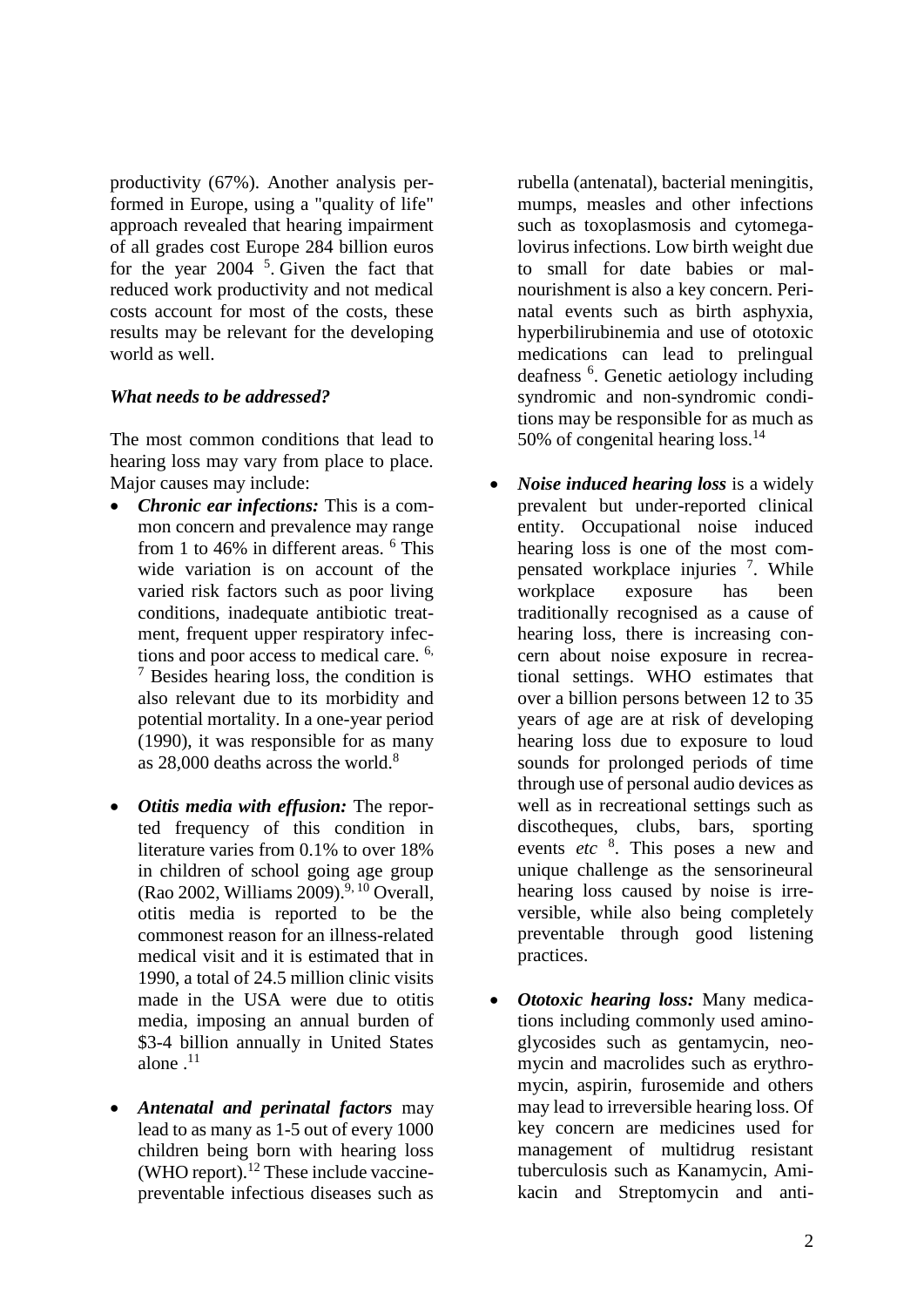malarial treatment including quinine <sup>9</sup>. Available literature suggests that the incidence of ototoxicity in patients treated for multidrug resistant tuberculosis varies from less than 10% to as high as 50%  $^{10}$ .

- *Presbyacusis:* Age related hearing loss affects as many as one-third of individuals over the age of 65 years, the prevalence in this age group being five times as high as those below 65 years. Untreated hearing loss affects communication and can contribute to social isolation, loss of autonomy and is often associated with anxiety, depression and cognitive decline  $11$ . It leads to a diminished functional status and can make the difference between independence and the need for formal support services  $12$ .
- *Other causes:* Hearing loss can be caused by a variety of other acquired and genetic factors such as wax impaction, traumatic perforations, otosclerosis, hereditary hearing loss and adult onset progressive sensorineural hearing loss.

## *Key considerations when determining the ear and hearing care priorities from a public health perspective include:*

- *Prevalence:* Conditions with high prevalence in any community would form natural priorities due to the widespread need for interventions.
- *Impact:* Hearing loss' effects on the individual and society, such as its effect on communication, education, livelihood, social and economic out-comes. Certain conditions, such as early onset childhood hearing loss, may have a lower prevalence compared to other ear problems. However, they have a strong impact on the life and family of the individual and hence need to be

considered when deciding priorities.

- *Preventability:* Conditions, which are preventable through simple intervenetions, could possibly be prioritised and targeted first. For example, prevention of the congenital rubella syndrome and meningitis-related deafness is possible through immunisation against these diseases.
- *Existing and available modalities for identification and management:* When ascertaining targets and possible actions, it is important to consider whether evidence-based management options are available to address that condition.

## **What are the key challenges?**

## *Lack of data on hearing loss*

Across the world there is a paucity of population-based epidemiological data that documents the prevalence, profile, distribution, causes and trends in hearing loss and ear diseases. The impact of hearing loss on the individual, society and country is also not well documented. Information on the economic impact of hearing loss and potential benefits that could be gained from its prevention and early management is scarce and often only available in high-income countries.

Epidemiological data serves two important purposes:

- It is an important tool for advocacy with policymakers and also within the communities.
- It provides essential information required for planning effective hearing care strategies. This information is an integral and essential part of a situation analysis, which forms the initial step in planning any community hearing care programme and helps in the identifi-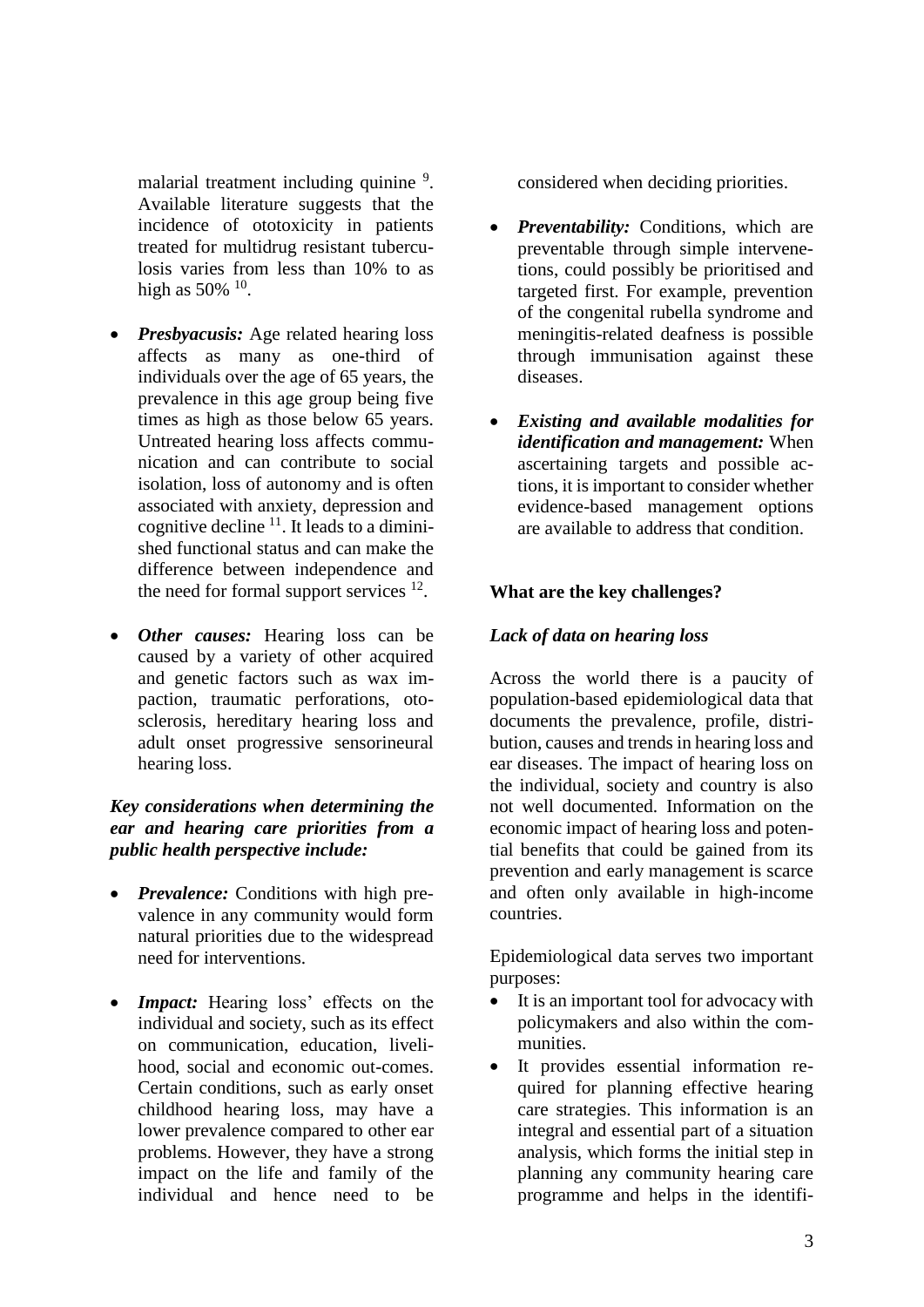cation of priorities and appropriate allocation of resources.

The lack of such information is a crucial hurdle in the development and implementtation of hearing care strategies.

#### *Scarcity of trained human resources*

Human resources for ear and hearing care are unequally distributed across the world. In 2014 WHO released a report that concluded that human resources for hearing care were least available in those parts of the world where they are most required; 64% of the countries from the WHO region of Africa reported availability of less than 1 ENT specialist per million population and 81% have less than 1 audiologist per million 13 .

While there are countries with as many as 178 ENT specialists per million population, the ratio may be as low as 0.2 per million population in others  $14$ . The availability of audiologists, speech therapists and teachers for persons with hearing loss shows even greater variability and some countries may not have any audiologist or therapist.

Goulios and Patuzzi<sup>16</sup> assessed the distribution of key personnel involved in hearing care with respect to the economic profile of countries. The analysis revealed that the number of ENT specialists and audiologists per million populations is proportionate to the development status of the countries, as depicted below:

It is also relevant that educational facilities for development of the required cadres of human resources are variable across the world with significant gaps in the low- and middle-income countries of the world.



*Figure 3*



*Figure 4*

| <b>Income</b><br>level | <b>ENT</b> specialists<br>available<br>( <b>per</b> )<br>million<br>persons) | <b>Audiologists</b><br>available<br>(per<br>million<br>persons) |
|------------------------|------------------------------------------------------------------------------|-----------------------------------------------------------------|
| Low-                   | $0 - 4$                                                                      | $0-1$                                                           |
| income                 |                                                                              |                                                                 |
| Lower-                 | $2 - 24$                                                                     | $0-40$                                                          |
| middle-                |                                                                              |                                                                 |
| income                 |                                                                              |                                                                 |
| Upper-                 | 12-93                                                                        | 1-182                                                           |
| middle-                |                                                                              |                                                                 |
| income                 |                                                                              |                                                                 |
| High-                  | 9-178                                                                        | 4-89                                                            |
| income                 |                                                                              |                                                                 |

*Table 1<sup>15</sup>: Estimated numbers (per million persons) of hearing health care professionals, according to income level (Based on the table with estimated numbers of hearing health care professionals for low, middle and high income countries <sup>16</sup>)*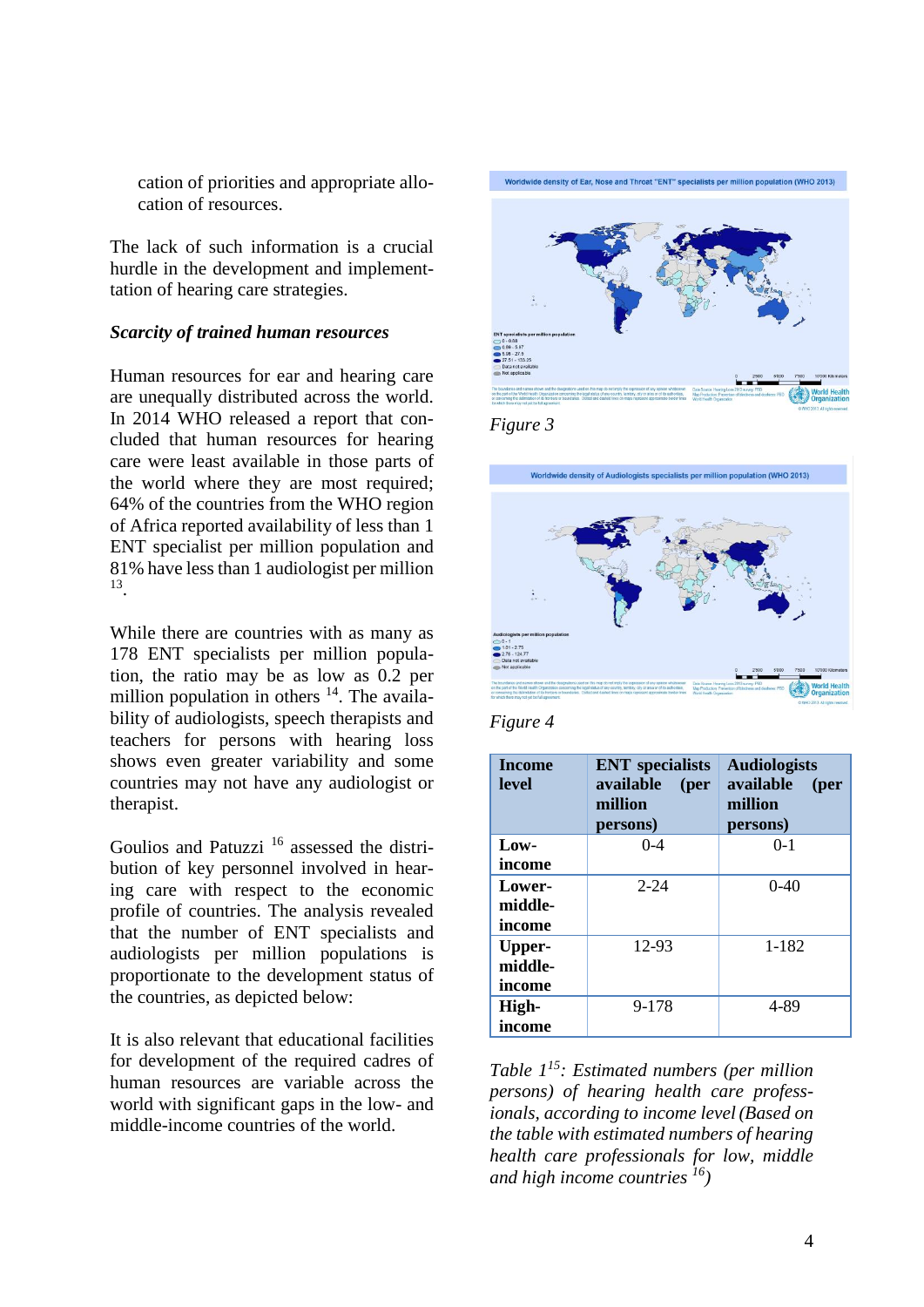#### *Lack of awareness*

Perhaps the most relevant challenge is the lack of awareness about hearing loss and ear diseases and their potential impact on the individual, society and country. The fact that many of the causes which lead to deafness or hearing loss can be prevented and others can be effectively managed through medical, surgical or rehabilitative means is not well known. The lack of information can be found at all levels within the society. Parents, teachers and health workers often have poor knowledge and incorrect information in this regard. Beliefs such as hearing loss being due to a curse are rampant.<sup>16</sup> Serious ear diseases and their symptoms such as acute ear pain or ear discharge are often ignored or treated with home remedies <sup>17, 18, 19, 20</sup>. There is overall complacency towards hearing loss among parents, teachers and health workers, who are the people most likely to interact with children affected by these conditions. Moreover, hearing loss as well as the use of traditional hearing aids continues to be associated with stigma which can impact an individual's social and family life  $21, 22, 23$ . The lack of knowledge about the potential impact of hearing loss on communication as well as on economic outcomes could be a reason why this is often not prioritized by policy makers at national and international levels.

## *Other health priorities*

A WHO survey enquired into the reasons for lack of national policies for hearing care. Analysis of responses received showed that not a single country identified 'lack of need' as a reason for not prioritising hearing care.<sup>22</sup> However, stress on other and more critical health care issues may be a reason why hearing loss, despite being the commonest sensory disability, does not get the required attention. Other high priority issues vie for and often receive more

attention and resources as compared to hearing loss which is considered to be lowimpact and therefore, less important. Lack of financial resources and political will are often cited as reasons for lack of implementation of hearing care strategies in places that are in need of them.



*Figure 5: Factors reported to have prevented the development of a national plan* 

## *Complexity of interventions*

Modalities for diagnosis and management of hearing loss are now standardised and well established. However, many of these interventions are complex and need to be supported by suitable infrastructure. For instance, while hearing aids and cochlear implants are available and effective, these cannot be fitted in a vacuum, without the development of support systems, which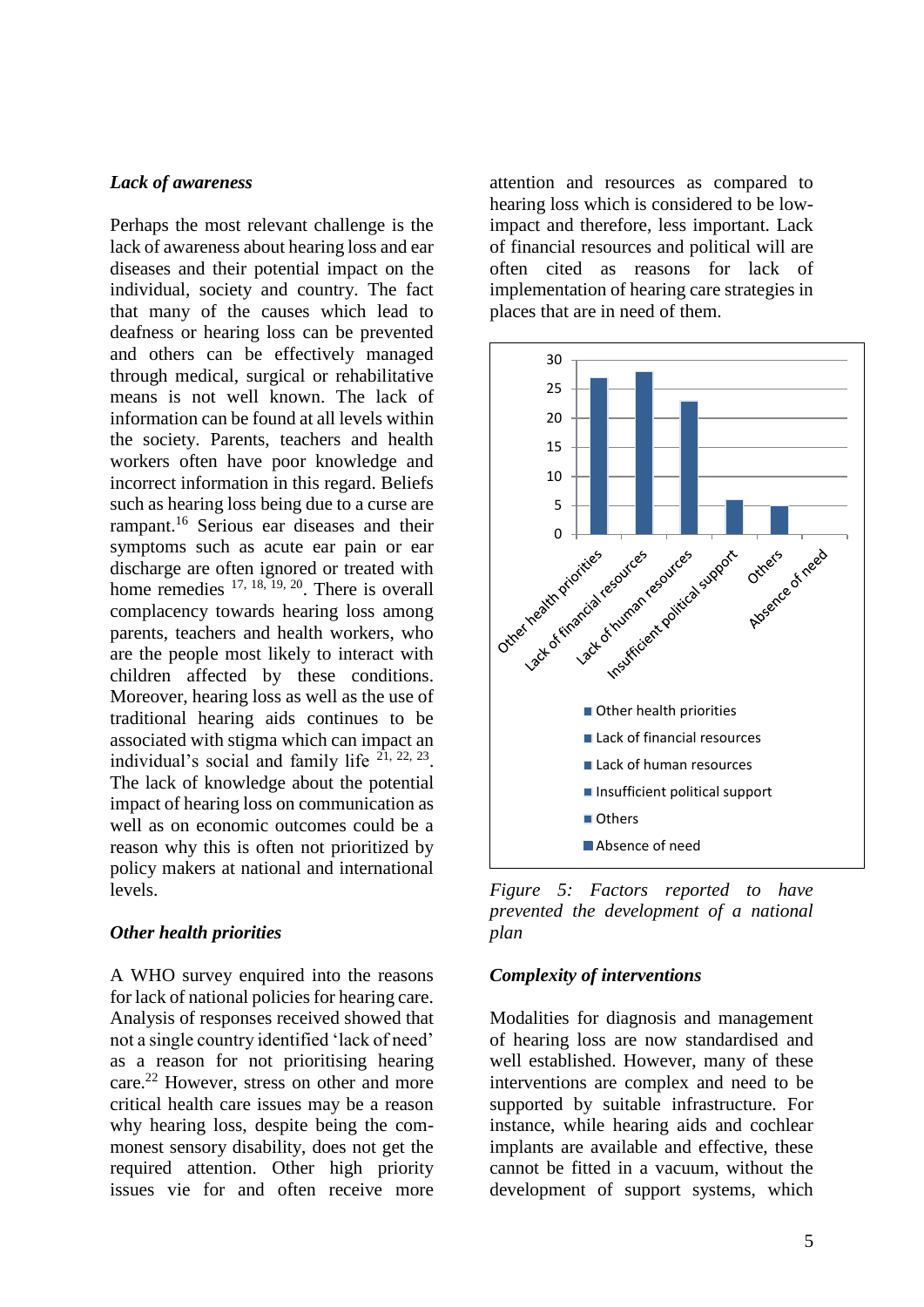may be resource intensive. Surgical interventions for ear diseases are easily undertaken, but only when trained human resources and equipment are available.

## **Why address hearing loss now?**

While there are many challenges to promotion of ear and hearing care, there are also a number of opportunities in this regard.

*Prevention is possible:* Many cases of ear diseases and hearing loss can be prevented or reversed through primary prevention, early identification and suitable treatment. Intervention modalities for various ear conditions are available and standardized. Transfer of this knowledge and skill is possible due to availability of strong evidence and newer communication channels, such as telecommunication and Internet.

*Improved hearing technology:* The constant emergence of newer and improved technologies for management of ear diseases and rehabilitation of persons with hearing loss gives us great hope. Advances in technology have also made available scientific e-tools, which may provide an estimate of hearing loss prevalence in places where financial resources and time for detailed surveys are lacking.<sup>24</sup>

*Improved communication:* With the growth and popularity of web-based communication and its increasing availability, it is now possible to convey uniform messages in most of the world. These channels can be used for training, transfer of technology as well as technical support.

*Prioritisation of disability:* There is an increasing focus on all types of disabilities, with the ratification of the *United Nations Convention on Rights of Persons with Disability (UNCRPD)* as well as the *World Health Assembly Resolution on Disabili-* *ties* in 2014. This focus can be utilized as a starting point for advocacy. It also raises the need to address the issue of hearing care in a holistic manner, considering all its dimensions (education, employment, social) and not just focusing on the medical aspects.

*Establishment of strong programmes in other domains:* Many areas of health, which were not prioritised earlier, are now being highlighted, such as ageing and assistive devices. As countries focus on these issues, it is essential that hearing care be integrated within the overall strategies being developed.

*Availability of WHO programmes:* The restart of the WHO programme for Prevention of Deafness and Hearing Loss [\(http://www.who.int/pbd/deafness/en/\)](http://www.who.int/pbd/deafness/en/) in 2012 is an opportunity whereby this channel can be used to gain access to the global health policymaking process. Advocacy through WHO can be effective in reaching many countries across the world. Other relevant WHO programmes include Disability and Rehabilitation, Assistive Technology and Devices, Immunization, Ageing and Life Course and Occupational Health.

## **What principles can guide the development of ear and hearing care?**

*Raising awareness and service provision:* Any effort to promote ear and hearing care at global, regional, national or community level should be built around these two key pillars. Both aspects must be strengthened in tandem. Raising awareness is essential to make the community and health professionals aware of the importance of hearing as well as the significance of prevention and management of hearing loss. At the same time, this must be accompanied by development or strengthening of services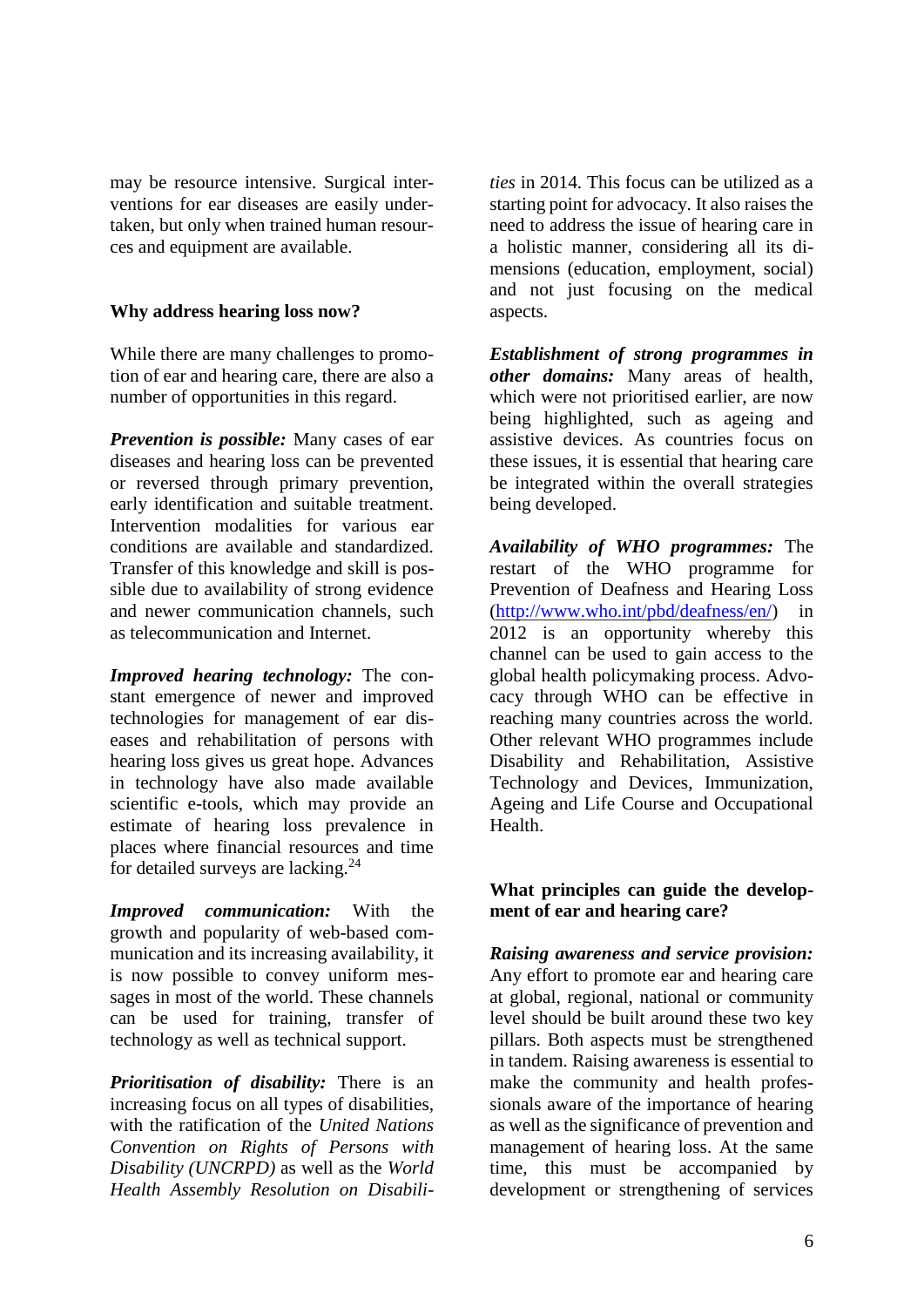for effective identification and management of ear diseases and hearing loss. Raising awareness without enhanced service provision would raise a demand within the society which cannot be met by the health system and hence cause disenchantment among those in need for such services. On the other hand, establishing prevention programmes and services such as ear surgery, hearing aid provision, sign language training, etc. without making the community aware about their need and relevance would lead to low utilization of these services and, hence a low impact of the strategies.

Where services such as hearing aid fitting are made available, it is essential that the myths surrounding hearing loss, use of hearing aids and its attached stigma be dispelled in order to ensure that these devices are used. Moreover, it is only when such awareness is raised that persons with hearing loss can be empowered to seek education, gain livelihood and be-come fully integrated within their societies.

*Setting up a community ear and hearing care programme:* Planning and providing for services is the first step in dealing with ear diseases and hearing loss. Development of services must be multi-dimensional and consider all aspects of ear and hearing care and not only the medical and surgical aspects. The planning process must take into consideration:

- Profile of hearing loss and identified priorities.
- Existing resources *i.e.* human resources, training mechanisms, existing infrastructure and financial capacity.
- Available opportunities within the health system *i.e.* other health care programmes with overlapping mandates. These should be kept in mind in order to identify those interventions, which can be readily implemented.
- Education, livelihood and social sup-

port. These aspects should be given due consideration in order to ensure provision of holistic services.

- Ethnic, cultural and political context: it is essential to consider all interventions from a cultural viewpoint and ensure that they will be acceptable within the communities for which they are intended.
- Evidence-based approaches should be used for provision of services, wherever possible.
- All stakeholders should be involved in the planning of such services, including different programmes within departments of health, non-health sectors, professionals, academics, public health experts, associations of deaf and hard of hearing, parents' groups and other relevant groups.

## **Main components of a community ear and hearing care programme**

*Raise awareness:* Efforts to raise awareness must focus on all sections of society with targeted messages. Some of the target groups for information, education and communication (IEC) activities and messages can include:

- *Policymakers:* Prevalence and impact of hearing loss, burden of preventable and treatable ear diseases and costbenefit issues.
- *Health professionals:* Importance of early identification, advances in diagnostic techniques and hearing device technologies, prevention of hearing loss through management of ear diseases and risks with ototoxic medicines.
- *Community level health care providers:* Language milestones and their relevance, how to suspect and refer a child with hearing loss, knowledge of common ear diseases, healthy ear and hearing care habits.
- *Parents:* Healthy ear and hearing care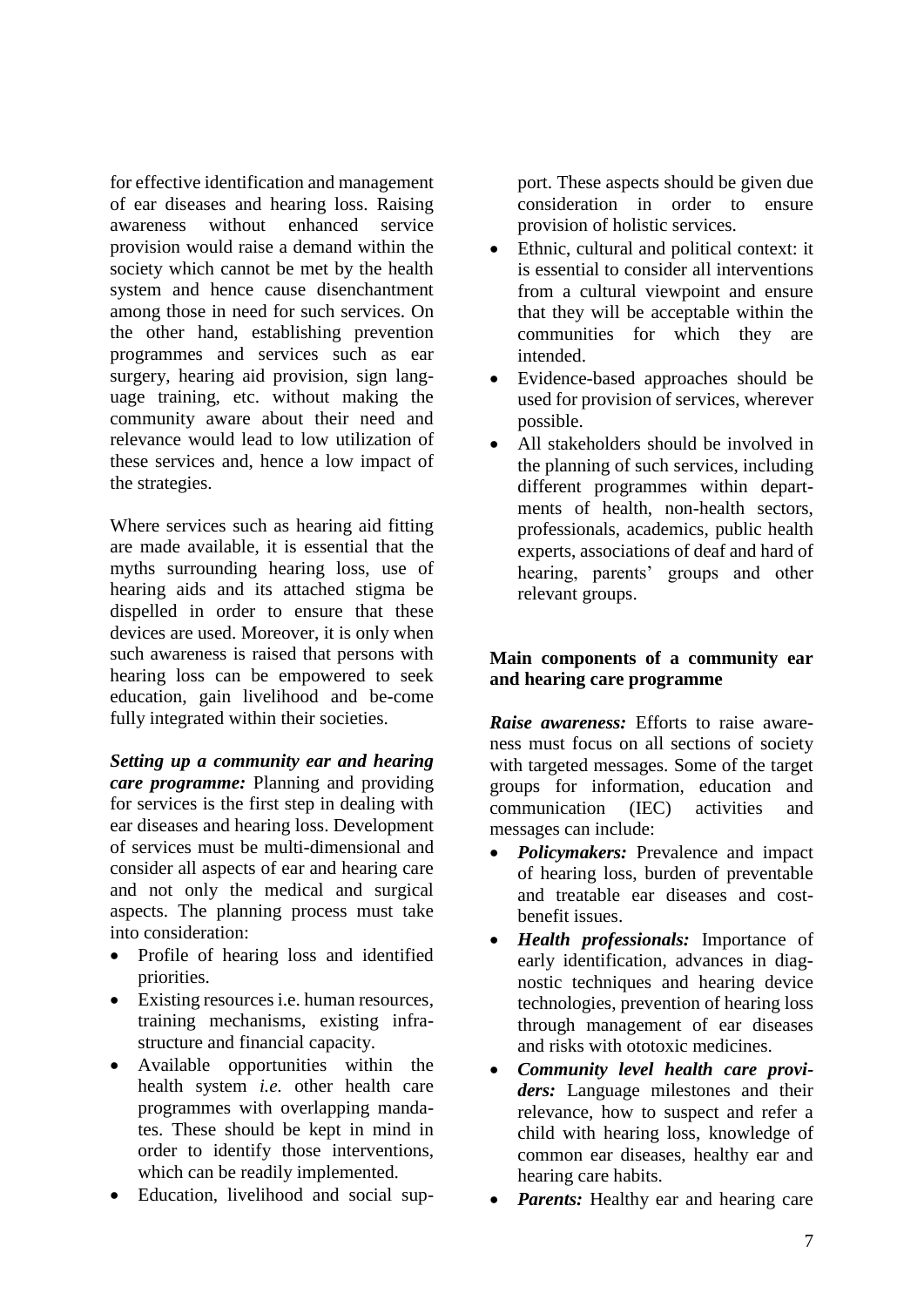habits, language milestones and their relevance, impact and management of hearing loss and awareness of common ear diseases.

- *Teachers:* Healthy ear and hearing care habits, when to suspect hearing loss in a child, importance of managing ear diseases and hearing loss.
- *Adolescents:* Importance of hearing, healthy ear and hearing care habits and safe listening habits.
- *Workers:* Awareness of risks with occupational exposure to noise and prevention of hearing loss, healthy ear and hearing care habits.

Many cases of ear diseases and hearing loss can be prevented simply by raising awareness about good ear and hearing care habits.

## *In a Box:*

- *Timely management of acute otitis media can reduce the prevalence of chronic otitis media. Parents have to be aware of this condition and the dangers of home remedies. Primary level health care providers must be familiar with this condition and able to provide suitable medical management or appropriate referral. <sup>6</sup>*
- *Noise-induced hearing loss can be addressed through raised awareness both in occupational and recreational settings. 25, 26*
- *Ototoxic hearing loss can be reduced if health professionals are aware of this condition and take it into account when prescribing relevant medications such as aminoglycosides for both local and systemic use. <sup>27</sup>*

Tools for raising awareness should target all the key groups. Such tools may include:

- **Posters**
- **Banners**
- **Handouts**
- Flip charts
- Radio announcements
- TV clips
- Web-based messages
- Short message service (SMS)
- Press releases
- Person-to-person communication

Awareness tools can be developed through searching for validated materials, which are already available and can be easily adapted to suit the needs and cultural context of the place where they are to be used. Once developed or adapted, the tools must be tested in a representative sample of the target group prior to their wider application.

Person-to-person communication is an important and effective communication method, which should be effectively used. Health care workers at grass root level, teachers, parents and other community members may be effective in conveying key messages to the entire community. A powerful tool for important and effective communication is the use of role models. Persons with hearing loss who have coped effectively with the condition and reached their potential should be used as partners in such programmes. By sharing their struggles and successes, they can be strong proponents for the cause of ear and hearing care and help to motivate parents and people with hearing loss.

*Sensitisation and training:* Trained professionals such as ENT specialists, audiologists, speech therapists and others should be sensitised to a public health approach towards ear diseases and hearing loss. Other health care providers such as general/family physicians and health care workers should undergo training in provision of ear and hearing care. Even in case of health care providers who are already trained, a refresher course to reorient them and provide information on IEC activities, referral systems and recent advances should be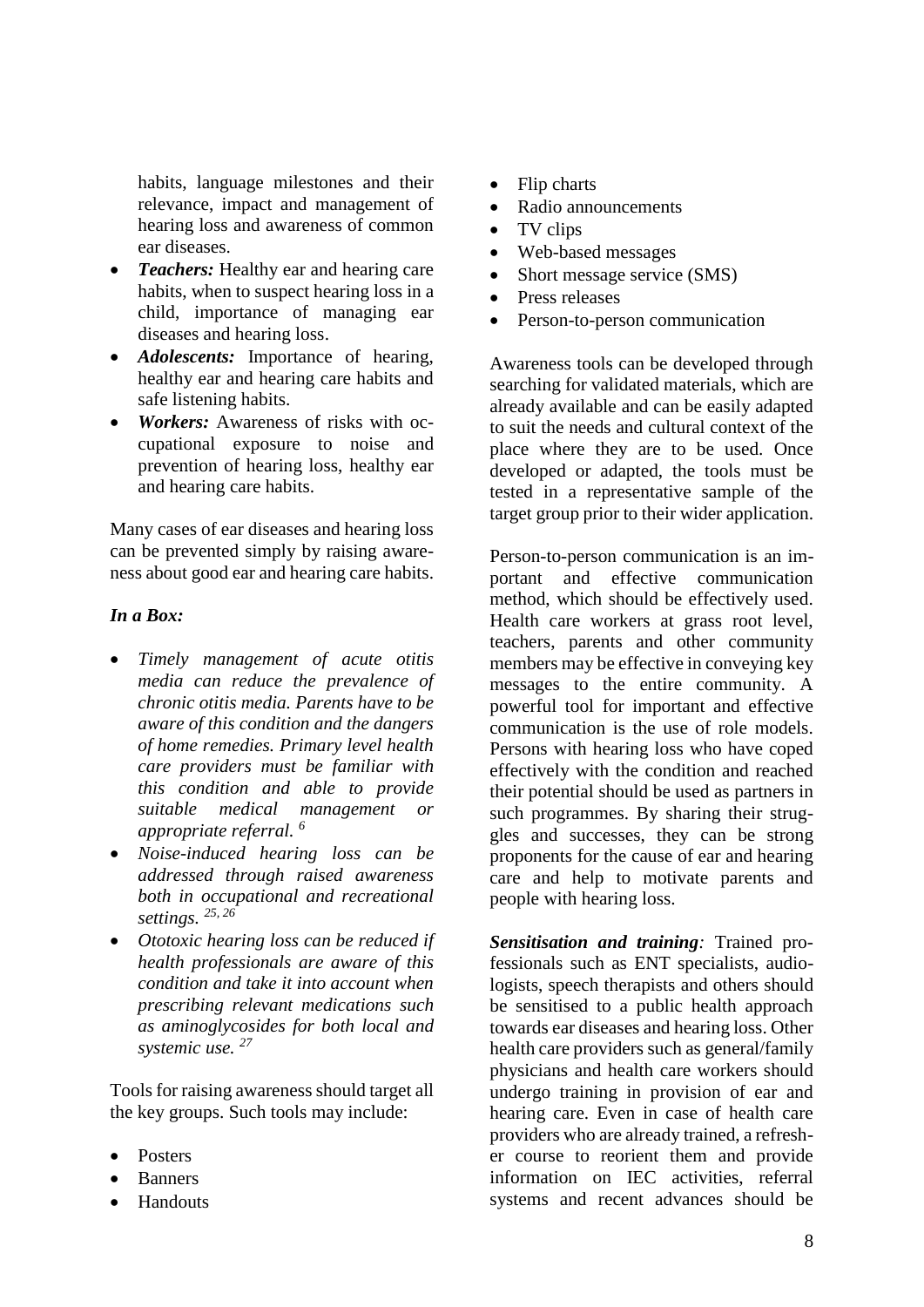held. It may be useful to also sensitize obstetricians and paediatricians, in order to promote early identification of hearing loss and prompt management of ear diseases in children. Other groups who may be included in the training programme include parents and teachers.

## *In a Box:*

*In the National Programme for Prevention and Control of Deafness in India (NPPCD), seven levels of sensitisation/ training are included:*

- *Training of master trainers (ENT specialists, audiologists)*
- *Obstetricians and paediatricians*
- *General primary level physicians*
- *Primary level health workers*
- *Community health workers*
- *Teachers (5 teachers from each primary school)*
- *Parents (in each village, 5 parents of children with disability were identified) <sup>28</sup>*

In order to have a comprehensive and result-oriented training approach, it is important to identify the exact role of each level of manpower that are to be trained. The training materials and messages can thus be targeted towards the desired outcome.

*The WHO Primary Ear and Hearing Care manuals* are useful tools and should be adapted to the local context and translated, where required. The training can follow a cascade pattern with training of master trainers being the initial step. They can then train the general physicians, who in turn can be responsible for training of health care workers, parents and teachers. Standardisation of training helps to ensure that the same level of skills is imparted and same messages conveyed in all trainings. The development of standardised materials is important for this.

## *In a Box:*

*Steps in setting up a training programme:*

- *Identify manpower to be trained*
- *Agree on the role each level can play in provision of ear and hearing care*
- *Develop a training protocol (who will train whom, duration, objectives)*
- *Adapt and translate (if required) WHO PEHC training manuals (*[http://www.who.int/pbd/deafness/activ](http://www.who.int/pbd/deafness/activities/hearing_care/en/) [ities/hearing\\_care/en/\)](http://www.who.int/pbd/deafness/activities/hearing_care/en/) *to suit the needs of the training programme*
- *Initiate the cascade training*
- *Ensure quality control*
- *Monitor, take feedback and evaluate*

While developing training programmes, it is also important to consider the formal certification courses for health workers and other care providers. It would be useful and less resource-intensive to include a module on ear and hearing care within such formal training courses.

*Infrastructure development:* The capacity of the health system to address ear and hearing problems needs to be strengthened in order to ensure diagnosis and management of ear diseases and hearing loss. This includes provision of suitable equipment, medications and devices within the health system. In order to develop the infrastructure the following steps can be undertaken:

- Identify the health care facilities that can provide ear and hearing care services
- Agree on the nature of services to be provided there
- Identify the requirements for provision of those services, including additional human resources, if needed
- Develop specifications of required equipment and devices and their maintenance
- Procure and install equipment, as well as train users in the use of the equipment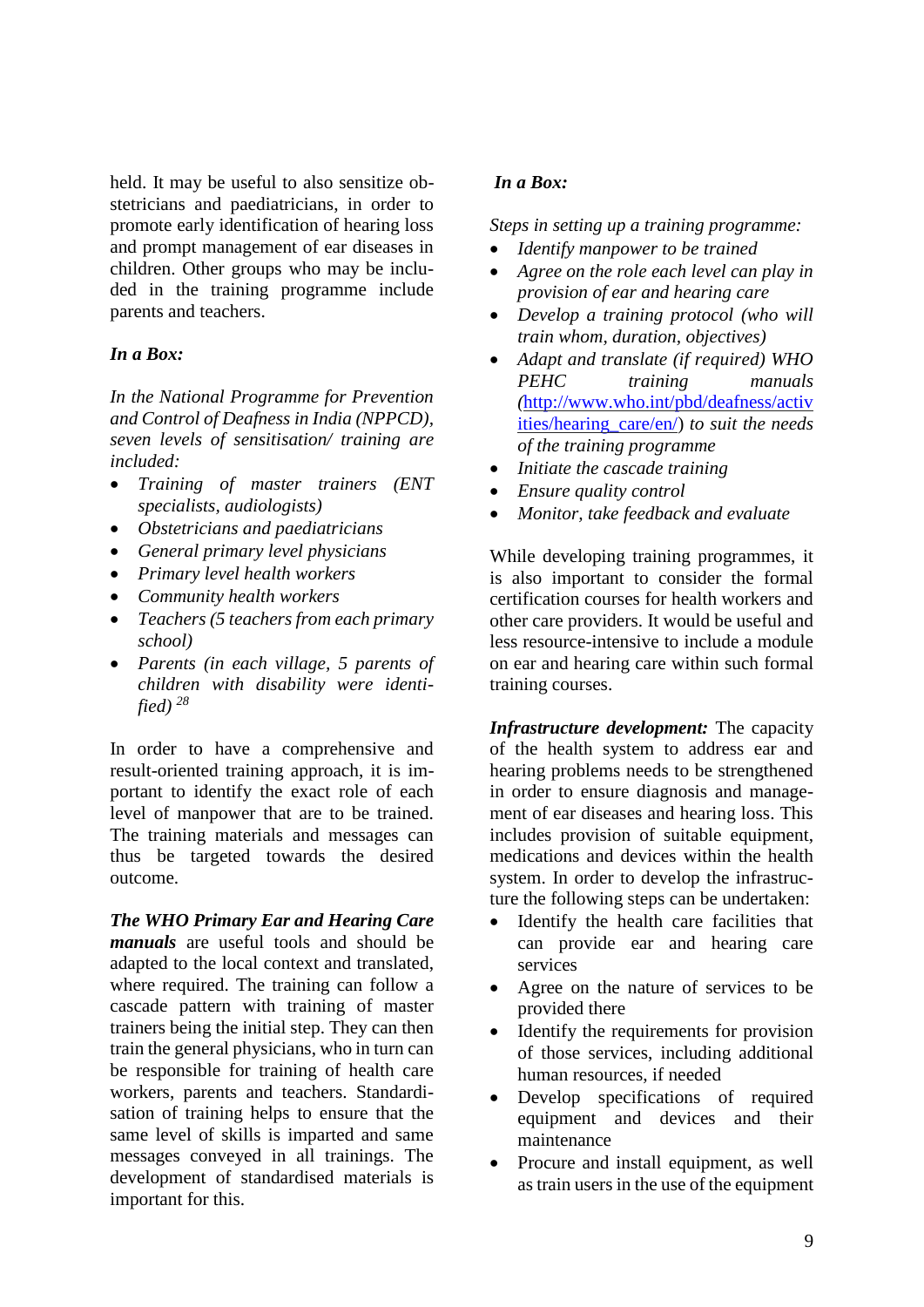## *In a Box:*

*For example: when it is planned to undertake hearing screening for infants born in a hospital, detailed planning of requirements has to be undertaken. The following equipment and human resource needs may be identified when planning an infant hearing screening programme <sup>29</sup>*

- *OAE/AABR machine*
- *Diagnostic auditory evoked potential system*
- *Hearing devices*
- *Trained nurses to undertake screening*
- *Trained person for ABR, fitting of hearing aids, counselling regarding sign language*
- *Quiet room/area in the maternity ward for screening*

Besides the health infrastructure, the overall capacity of the society to deal with hearing loss should be improved through provision of educational support, social support, sign language development, captioning services and others. Education is often the first and crucial step. It is important to ensure that identified/ rehabilitated children can gain access to educational services appropriate for them. These could be through special schools for children with hearing loss and through strengthening capacity of mainstream schools to include hearing impaired children.

#### *Development of priority programmes:*

- Infant hearing screening
- School screening
- Noise control
- Screening in elderly
- Hearing aid services
- Cochlear implantation
- Immunisation, such as rubella, meningitis, mumps and others, as relevant
- Sign language development

The items mentioned above are some

examples of specific programmes that can be part of the ear and hearing care strategy. Where possible, such programmes can be delivered as part of established services.

#### *In a Box:*

- *School ear and hearing check-up can be undertaken as a component of an integrated school health programme.*
- *Noise control is often integrated into occupational and environmental health strategies of countries.*

For launching such a programme, detailed planning with documented standard operating procedures (SOPs) and tools (materials, questionnaires, proformas) must be developed. The process of developing such priority programmes can be outlined as below:

- Agreement on which programmes should be implemented and where
- Identify needs (infrastructure equipment, human resources, financial resources) for the programme
- Identify the key person/s responsible
- Develop SOPs and tools (as above)
- Data management and monitoring

*Data management, monitoring and evaluation:* Monitoring and evaluation are key aspects to study the day-to-day implementtation of a strategy and to measure its effectiveness in achieving the identified targets. This must be implemented as part of any community ear and hearing care plan. The data that is generated as part the implementation must be managed suitably. The following steps can be taken:

- Develop indicators (process, output and outcome), including identification of sources of information
- Develop monitoring tools
- Identify persons responsible and mechanism for flow on information (who will collect, when and how)
- Determine periodicity of evaluation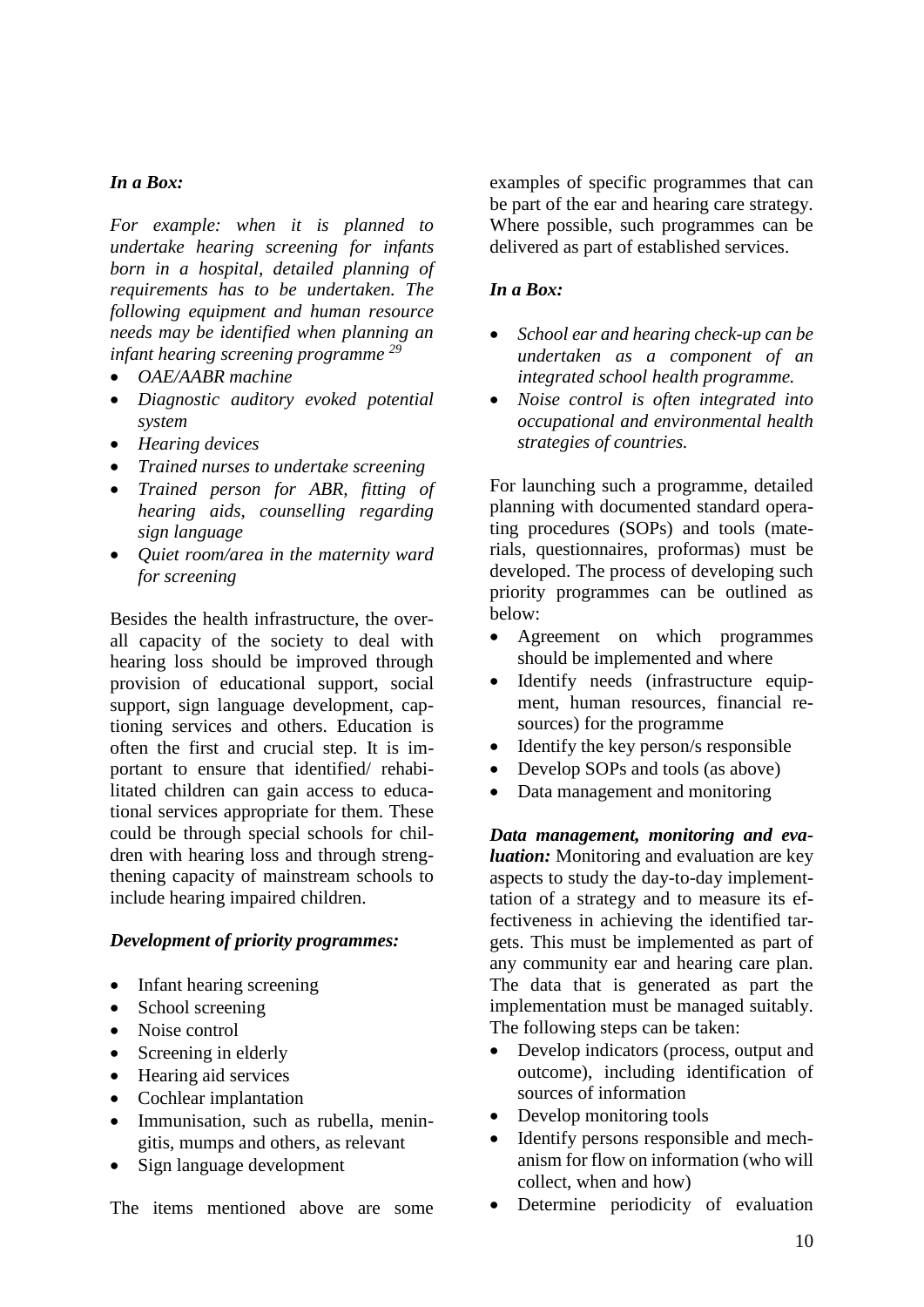(monthly, quarterly, annual, once in 5 years)

• Determine what to do with the information (publish as report, as scientific publication, advocacy materials, etc.)

*Research and development:* Depending on the overall objective and focus of the programme, basic epidemiological and operational research is important to enable the field of ear and hearing care to evolve.

## **World Health Organisation's outlook**

In 2012, the *World Health Organization* restarted its programme for prevention of deafness and hearing loss. The programme derives its mandate from the World Health Assembly resolution of 1995 which requested member states to develop and implement public health programmes to prevent, identify, treat and rehabilitate hearing loss and its major causes.

Vision of the WHO programme for prevention of deafness and hearing loss (WHO PDH) is of a world in which no person lives with hearing loss due to preventable causes and those with unavoidable hearing loss can achieve their full potential through rehabilitation, education and empowerment.

The overall aim of the programme is to establish community-based, sustainable and inclusive programmes for prevention and management of hearing loss, integrated within the primary health care systems of Member States.

## *The main objectives of the programme are:*

- 1. Generate and use evidence to advocate for increased political and financial commitment of Member States (MS) and other stakeholders for hearing care.
- 2. Support development and implement-

tation of national hearing care strategies, plans and policies, within the framework of primary health care.

- 3. Develop suitable tools for promoting hearing care in WHO MS.
- 4. Strengthen multisectoral engagement and effective partnerships for improved hearing care.

## *Key activities carried out by WHO PDH include:*

- Evidence-based advocacy which is effective in raising awareness about and increasing commitment towards hearing loss amongst all stakeholders
- Provision of technical support to Member States for *ear and hearing care* through:
	- o Development of evidence-based technical tools
	- o Provision of technical assistance in planning, implementation and monitoring of ear and hearing care strategies integrated with the country's health system
- Development of strong partnerships through establishment of networks and engagement with all stakeholders in the field of *ear and hearing care*

## **References**

- 1. World Health Organization. Health statistics and information systems, WHO estimates for 2000-2012. Available at: [http://www.who.int/healthinfo/global\\_](http://www.who.int/healthinfo/global_burden_disease/estimates/en/index2.html) [burden\\_disease/estimates/en/index2.ht](http://www.who.int/healthinfo/global_burden_disease/estimates/en/index2.html) [ml](http://www.who.int/healthinfo/global_burden_disease/estimates/en/index2.html) (accessed on 06/05/2015)
- 2. World Health Organization. Guidelines for hearing aids and services for developing countries,  $2<sup>nd</sup>$  ed, September 2004. Available at: [http://whqlibdoc.who.int/publications/2](http://whqlibdoc.who.int/publications/2004/9241592435_eng.pdf) [004/9241592435\\_eng.pdf](http://whqlibdoc.who.int/publications/2004/9241592435_eng.pdf) (accessed 6 May 2015).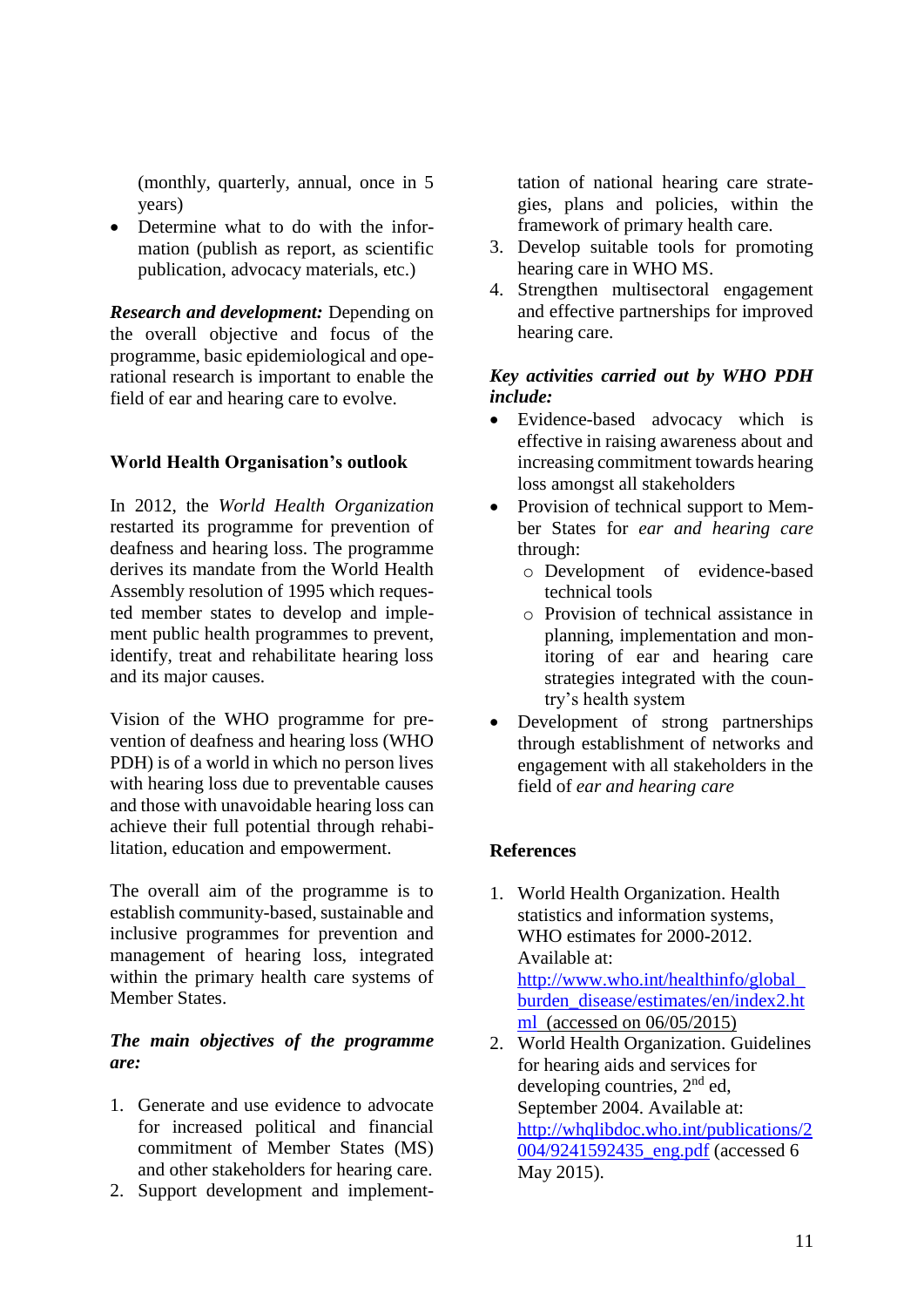- 3. World Health Organization. Report of the Informal Consultation on the Economic Analysis of Sensory Disabilities, Geneva, 28-29 November 2000. Available at: [http://www.who.int/pbd/deafness/ac](http://www.who.int/pbd/deafness/activities/informal_consultation2000.pdf) [tivities/informal\\_consultation2000.pdf](http://www.who.int/pbd/deafness/activities/informal_consultation2000.pdf) (accessed 6 May 2015)
- 4. Mohr PE, Feldman JJ, Dunbar JL, McConkey-Robbins A, Niparko JK, Rittenhouse RK, Skinner MW. The societal costs of severe to profound hearing loss in the United States. *Int J Technol Assess Health Care. Autumn* 2000;16(4):1120-35
- 5. Shield, Bridget. Evaluation of the Social and Economic Costs of Hearing Impairment. January 2005. London South Bank University. Researched and written for [www.hear-it.org](http://www.hear-it.org/)
- 6. Joint Committee on Infant Hearing Screening, Position Statement, 2007. Available at : [http://www.asha.org/policy/PS2007-](http://www.asha.org/policy/PS2007-00281.htm#sec1.1) [00281.htm#sec1.1,](http://www.asha.org/policy/PS2007-00281.htm#sec1.1) (on 12 December 2013).
- 7. World Health Organization. Prevention of noise-induced hearing loss, report of an informal consultation, Geneva, 28- 30 october 1997. Available at: [http://www.who.int/pbd/deafness/en/no](http://www.who.int/pbd/deafness/en/noise.pdf) [ise.pdf](http://www.who.int/pbd/deafness/en/noise.pdf) (accessed on 06/05/2015)
- 8. World Health Organization. Prevention of blindness and deafness, Make listening safe, 2015. Available at : [http://www.who.int/pbd/deafness/activi](http://www.who.int/pbd/deafness/activities/MLS/en/) [ties/MLS/en/](http://www.who.int/pbd/deafness/activities/MLS/en/) (accessed on 07/05/2015)
- 9. World Health Organization. Report of an informal consultation on strategies for prevention of hearing impairment from ototoxic drugs, Geneva, 21-23 November 1994, Available at : [http://www.who.int/pbd/deafness/ototo](http://www.who.int/pbd/deafness/ototoxic_drugs.pdf?ua=1) [xic\\_drugs.pdf?ua=1](http://www.who.int/pbd/deafness/ototoxic_drugs.pdf?ua=1) (accessed on 06/05/2015)
- 10. James, A. S., Peter, G., Kayleen J., Adam, E., Anneke, C. H., & Schaaf, H. S (2012). Hearing loss in patients on

treatment for drug-resistant tuberculosis. *Eur Resp J*: doi: 10.1183/09031936.00044812.

- 11. Parham K, McKinnon BJ, Eibling D, Gates GA. Challenges and opportunities in presbycusis. *Otolaryngol Head Neck Surg* 2011; 144(4): 491-5
- 12. Gopinath B, Schneider J, McMahon CM, Leeder SR, Mitchell P. Severity of age related hearing loss is associated with impaired activities of daily living. *Age and Ageing* 2011; 10.1093/ageing/afr155
- 13. World Health Organization. Multicountry assessment of national capacity to provide hearing care, 2013. Available at [http://www.who.int/pbd/publications/](http://www.who.int/pbd/publications/WHOReportHearingCare_Englishweb.pdf) [WHOReportHearingCare\\_Englishweb.](http://www.who.int/pbd/publications/WHOReportHearingCare_Englishweb.pdf) [pdf.](http://www.who.int/pbd/publications/WHOReportHearingCare_Englishweb.pdf) (Accessed on 14/15/2015).
- 14. Goulios, H and Patuzzi R.B. (2008) Education and Practice of Audiology Internationally: Affordable and Sustainable Audiology Education Models for Developing Countries. In McPherson, B. and Brouillette, R (Eds) Audiology in Developing Countries. (pp. 55). Nova Science Publishers, New York.
- 15. Goulios H and Patuzzi R. Screening for hearing loss in developing countries. In: McPherson B, Brouillette R, editors. Audiology in developing countries. New York: Nova Science Publishers; 2008.
- 16. Swanepoel D, Almec N. Maternal views on infant hearing loss and early intervention in a South African community. *Int J Audiol* 2008; 47 (1): S44-S48
- 17. Shaheen M, Raquib A, Ahmad M. Prevalence and associated sociodemographic factors of chronic suppurative otitis media among rural primary school children of Bangladesh. *Int J Ped Otorhinolaryngol* 2012;76:1201–4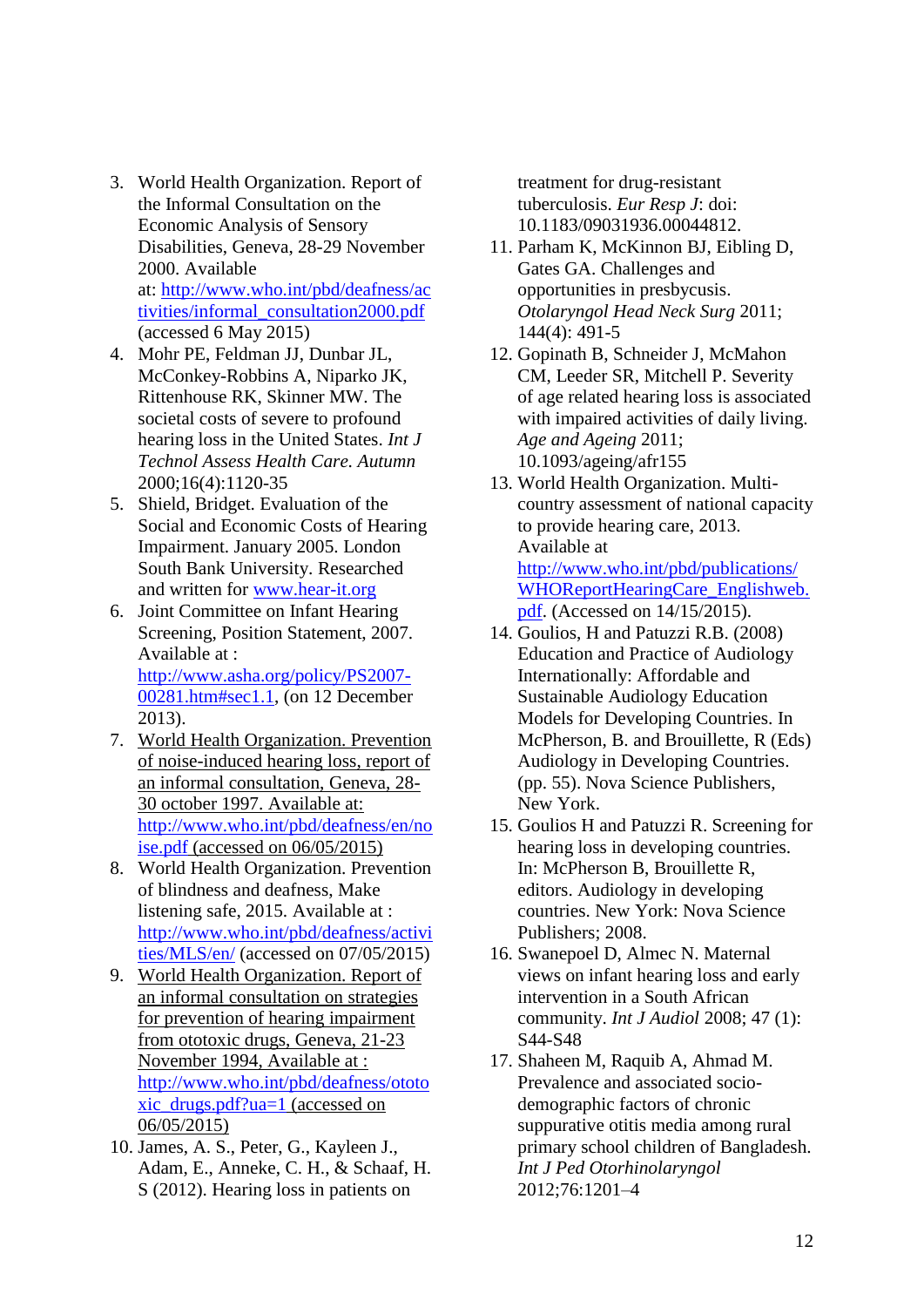- 18. Homoe P: Otitis media in Greenland. Studies on historical, epidemiological, microbiological, and immunological aspects. *[Int J Circumpolar Health,](http://www.ncbi.nlm.nih.gov/pubmed/11725622)* 2001;60(2):1-54
- 19. Klein JO. The burden of otitis media. *Vaccine* 2001;19:S2–S8
- 20. Little P, Bridges A, Guragain R, Friedman D, Prasad R, Weir N. Hearing impairment and ear pathology in Nepal. *J Laryngol Otol* 1993;107(5):395-400
- 21. Hétu R. The stigma attached to hearing impairment. *Scand Audiol Suppl*. 1996;43:12-24
- 22. Erler SF, Garstecki DC. Hearing lossand hearing aid-related stigma: perceptions of women with age-normal hearing. *Am. J of Audiol* 2002;11:83-91
- 23. Hallberg LRM. Hearing impairment, coping and consequences on family life. *JARA* 1999;32:45-59
- 24. Swanepoel DW, Myburgh HC, Howe DM, Mahomed F, Eikelboom RH. Smartphone hearing screening with integrated quality control and data management. *Int J Audiol* 2014; 53: 841-9
- 25. Nelson DI, Nelson RY, Concha-Barrientos M, Fingerhurt M. The global burden of occupational Noise Induced Hearing Loss. *Am J Int Med* 2005; 48(6):446-58
- 26. Serra MR, Biassoni EC, Richter U, Mindolo G, Franco G et al. Recreational noise exposure and its effects on the hearing of adolescents. Part I: An inter-disciplinary long term study, *Int. J. Audiology* 2005;44:65-73
- 27. Report of an informal consultation on strategies for prevention of hearing impairment from ototoxic drugs. Prevention of Blindness and Deafness. Geneva: World Health 1994. Available at:

[www.who.int/pbd/deafness/ototoxic\\_dr](http://www.who.int/pbd/deafness/ototoxic_drugs.pdf) [ugs.pdf,](http://www.who.int/pbd/deafness/ototoxic_drugs.pdf) (Accessed on 12/12/2013).

- 28. Ministry of health and family welfare, Government of India, National program for prevention and control of deafness, Operational guidelines for  $12<sup>th</sup>$  five year plan. Available at: [http://mohfw.nic.in/WriteReadData/l89](http://mohfw.nic.in/WriteReadData/l892s/9025258383Operational%20Guidlines%20for%2012th%20Plan.pdf) [2s/9025258383Operational%20Guidlin](http://mohfw.nic.in/WriteReadData/l892s/9025258383Operational%20Guidlines%20for%2012th%20Plan.pdf) [es%20for%2012th%20Plan.pdf](http://mohfw.nic.in/WriteReadData/l892s/9025258383Operational%20Guidlines%20for%2012th%20Plan.pdf) (Accessed on 14/05/2015).
- 29. World Health Organization. Newborn and infant hearing screening, current issues and guiding principles for action. November 2009. Available at: [http://www.who.int/blindness/publicati](http://www.who.int/blindness/publications/Newborn_and_Infant_Hearing_Screening_Report.pdf) [ons/Newborn\\_and\\_Infant\\_Hearing\\_Scr](http://www.who.int/blindness/publications/Newborn_and_Infant_Hearing_Screening_Report.pdf) [eening\\_Report.pdf](http://www.who.int/blindness/publications/Newborn_and_Infant_Hearing_Screening_Report.pdf) (accessed on 14/05/2015)

## **Acknowledgements**

I would like to acknowledge the support received from Dr Irving Basanez and Ms Maeva Le Goff in the development of this paper

#### **Author**

Dr Shelly Chadha Technical Officer Prevention of Deafness and Hearing Loss, Blindness & Deafness Prevention, Disability and Rehabilitation, World Health Organization, Geneva [chadhas@who.int](mailto:chadhas@who.int)

#### **Editors**

De Wet Swanepoel PhD Professor Department of Communication Pathology University of Pretoria Pretoria, South Africa [dewet.swanepoel@up.ac.za](mailto:dewet.swanepoel@up.ac.za)

Claude Laurent, MD, PhD Professor in ENT ENT Unit